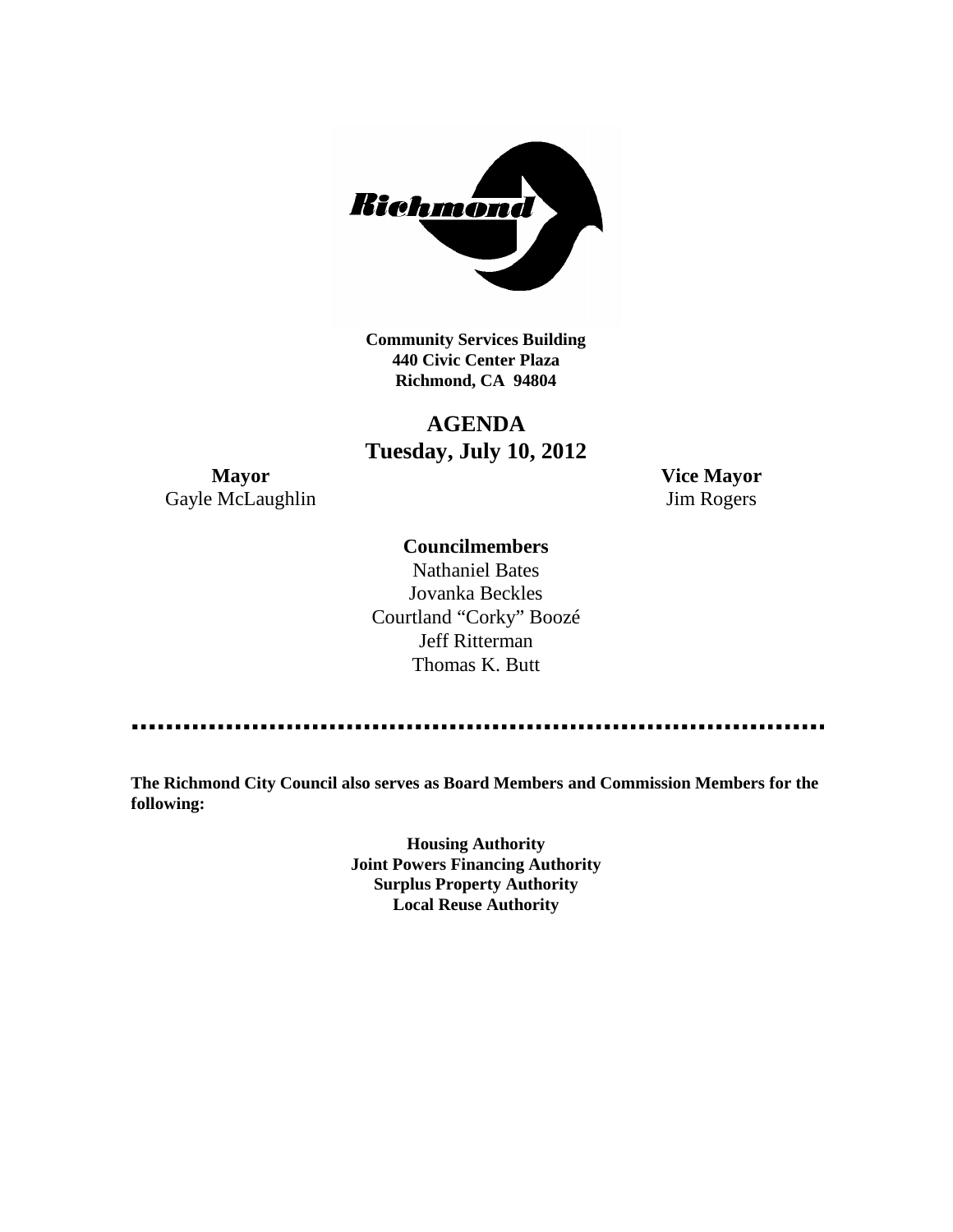# **MEETING PROCEDURES**

The City of Richmond encourages community participation at its City Council meetings and has established procedures that are intended to accommodate public input in a timely and time-sensitive way. As a courtesy to all members of the public who wish to participate in City Council meetings, please observe the following procedures:

**PUBLIC COMMENT ON AGENDA ITEMS:** Anyone who desires to address the City Council on items appearing on the agenda must complete and file a pink speaker's card with the City Clerk **prior** to the City Council's consideration of the item. Once the City Clerk has announced the item and discussion has commenced, no person shall be permitted to speak on the item other than those persons who have submitted their names to the City Clerk. Your name will be called when the item is announced for discussion. **Each speaker will be allowed TWO (2) MINUTES to address the City Council on NON-PUBLIC HEARING items listed on the agenda.**

**OPEN FORUM FOR PUBLIC COMMENT:** Individuals who would like to address the City Council on matters not listed on the agenda or on **Presentations, Proclamations and Commendations, Report from the City Attorney, or Reports of Officers** may do so under Open Forum. All speakers must complete and file a pink speaker's card with the City Clerk **prior** to the commencement of Open Forum. **The amount of time allotted to individual speakers shall be determined based on the number of persons requesting to speak during this item. The time allocation for each speaker will be as follows: 15 or fewer speakers, a maximum of 2 minutes; 16 to 24 speakers, a maximum of 1 and one-half minutes; and 25 or more speakers, a maximum of 1 minute.**

### **SPEAKERS ARE REQUESTED TO OCCUPY THE RESERVED SEATS IN THE FRONT ROW BEHIND THE SPEAKER'S PODIUM AS THEIR NAME IS ANNOUNCED BY THE CITY CLERK.**

**CONSENT CALENDAR:** Consent Calendar items are considered routine and will be enacted, approved or adopted by one motion unless a request for removal for discussion or explanation is received from the audience or the City Council. A member of the audience requesting to remove an item from the Consent Calendar must complete and file a speaker's card with the City Clerk **prior to the City Council's consideration of Agenda Review.** An item removed from the Consent Calendar may be placed anywhere on the agenda following the City Council's agenda review.

Any law enforcement officer on duty or whose service is commanded by the presiding officer shall be Sergeant-at-Arms of the Council meetings. He/she, or they, shall carry out all orders and instructions given by the presiding officer for the purpose of maintaining order and decorum at the Council meetings (City Council Rules of Procedure and Order Section III F, RMC Section 2.12.030).

**\*\*\*\*\*\*\*\*\*\*\*\*\*\*\*\*\*\*\*\*\*\*\*\*\*\*\*\*\*\*\*\*\*\*\*\*\*\*\*\*\*\*\*\*\*\*\*\*\*\*\*\*\*\*\*\*\*\***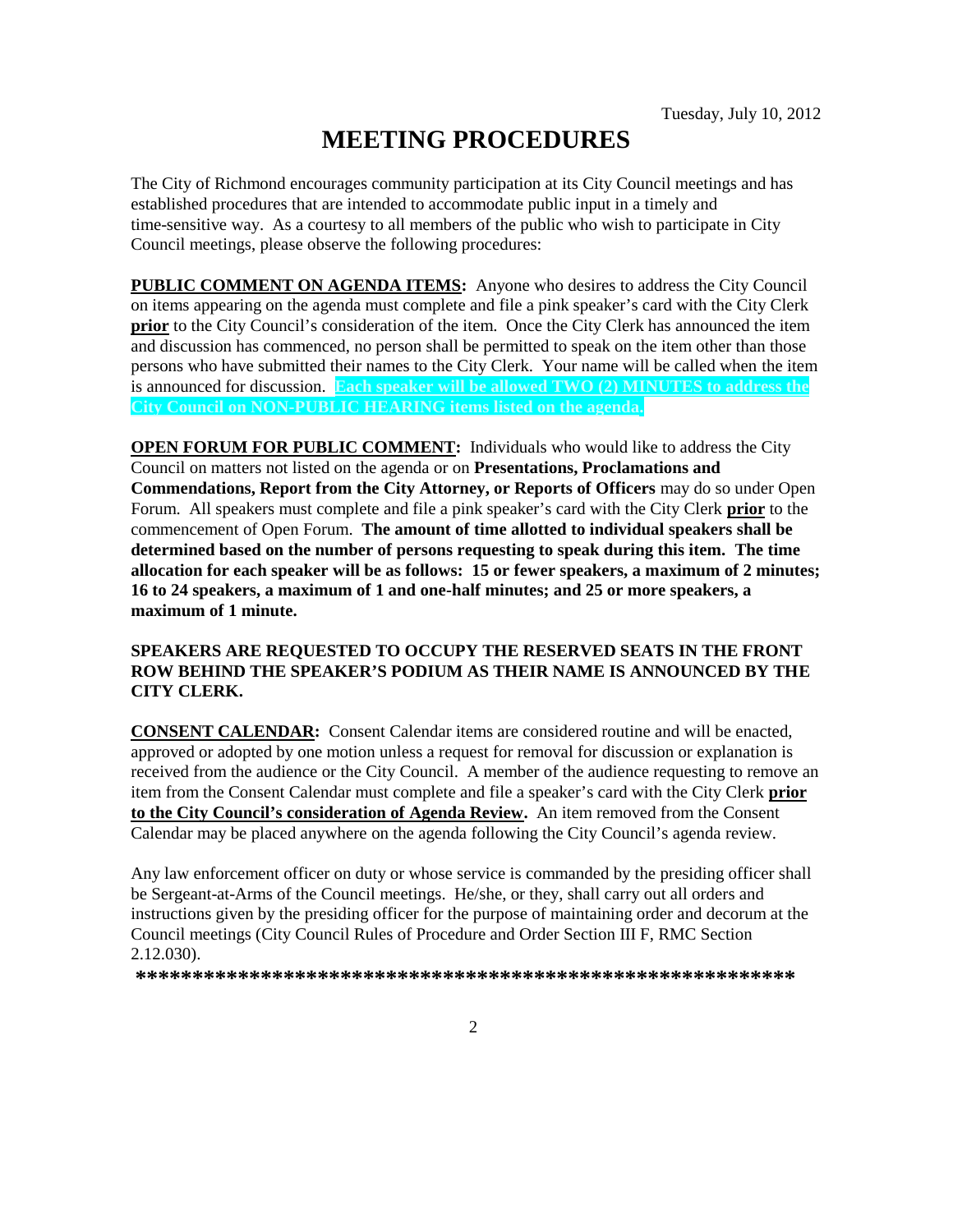### **EVENING OPEN SESSION**

5:00 p.m.

### **A. ROLL CALL**

**B. PUBLIC COMMENT**

### **C. ADJOURN TO CLOSED SESSION**

### **CLOSED SESSION**

Shimada Room of the Community Services Building

### **A. CITY COUNCIL**

**A-1.** LIABILITY CLAIMS - PENDING LITIGATION (Government Code Section 54956.9):

Johnny Woodard vs. City of Richmond

Joseph Silva vs. City of Richmond

**A-2.** CONFERENCE WITH LEGAL COUNSEL - EXISTING LITIGATION (Subdivision [a] of Government Code Section 54956.9):

Guidiville Rancheria of California et al vs. United States of America et al

City of Richmond vs. Upstream Point Molate LLC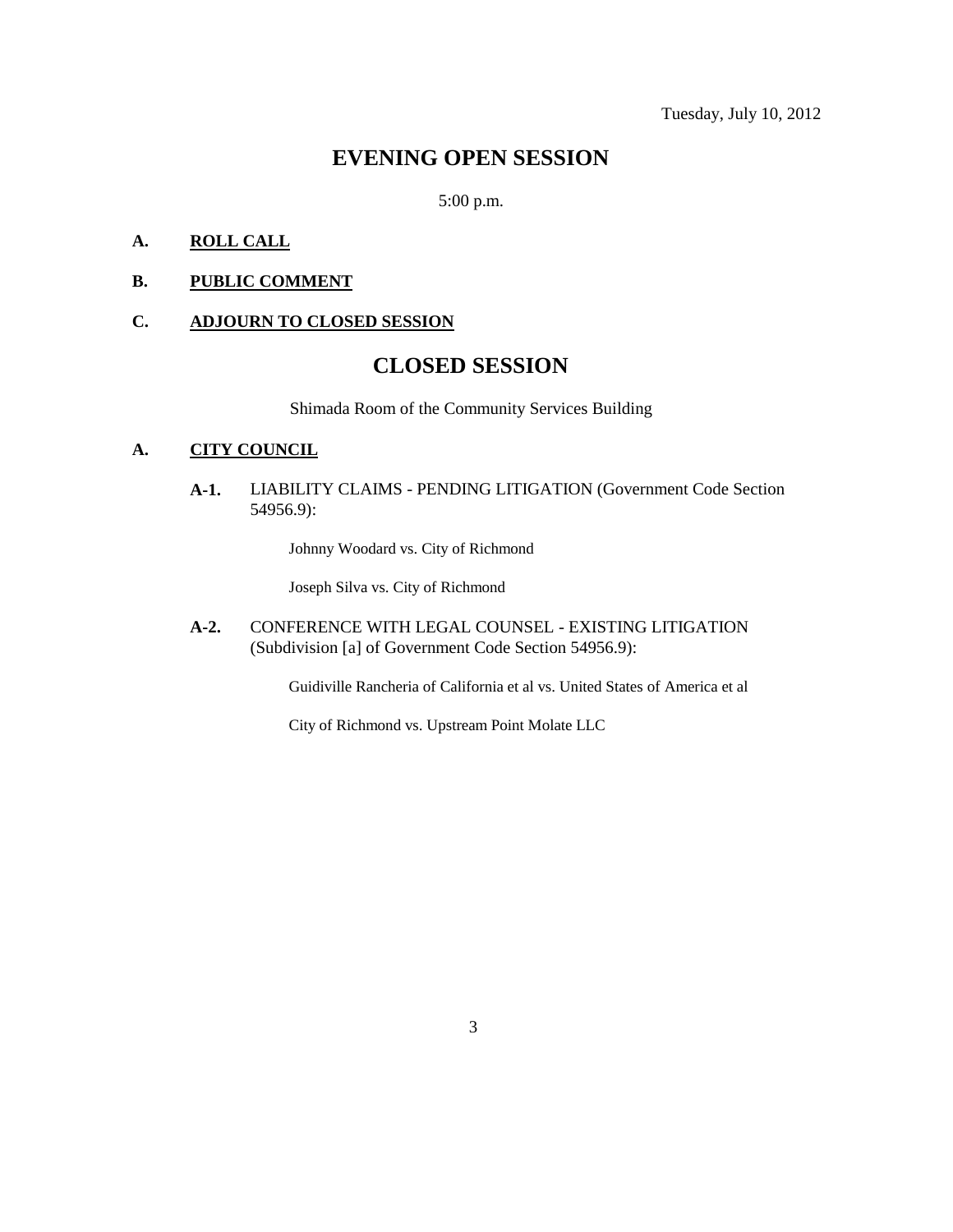### **MEETING OF THE CITY OF RICHMOND AS SUCCESSOR AGENCY FOR THE RICHMOND COMMUNITY REDEVELOPMENT AGENCY/RICHMOND CITY COUNCIL**

6:30 p.m.

- **A. PLEDGE TO THE FLAG**
- **B. ROLL CALL**
- **C. READING OF THE CODE OF ETHICS**
- **D. STATEMENT OF CONFLICT OF INTEREST**
- **E. AGENDA REVIEW**
- **F. OPEN FORUM FOR PUBLIC COMMENT**

### **G. REPORT FROM THE CITY ATTORNEY OF FINAL DECISIONS MADE AND NON-CONFIDENTIAL DISCUSSIONS HELD DURING CLOSED SESSION**

#### **H. CITY OF RICHMOND AS SUCCESSOR AGENCY FOR THE RICHMOND REDEVELOPMENT AGENCY CONSENT CALENDAR**

**H-1.** ADOPT a resolution authorizing a transfer of funds from the Successor Agency to the U.S. Department of Housing and Urban Development local (City of Richmond) HOME program account as repayment for funds previously used for acquisition of 45 1st Street (HUD activity 214), with transferred funds only to be used for eligible expenditures consistent with HOME regulations, such as home development, down payment assistance, home rehabilitation, or any other HOME eligible activity (This item was reviewed and recommended for approval by the Finance Committee at its July 6, 2012, meeting) - Successor Agency to the Richmond Community Redevelopment Agency (Patrick Lynch 307-8140).

### **I. CITY COUNCIL CONSENT CALENDAR**

**I-1.** APPROVE a lease agreement with Hendrick Automotive Group (El Cerrito Honda) for use of approximately two acres of Port-controlled property to store their new car inventory. The proposed lease term is one year, with four one-year extensions by mutual agreement, providing annual lease payments to the Port of \$78,000 - Port of Richmond (Jim Matzorkis 215-4600).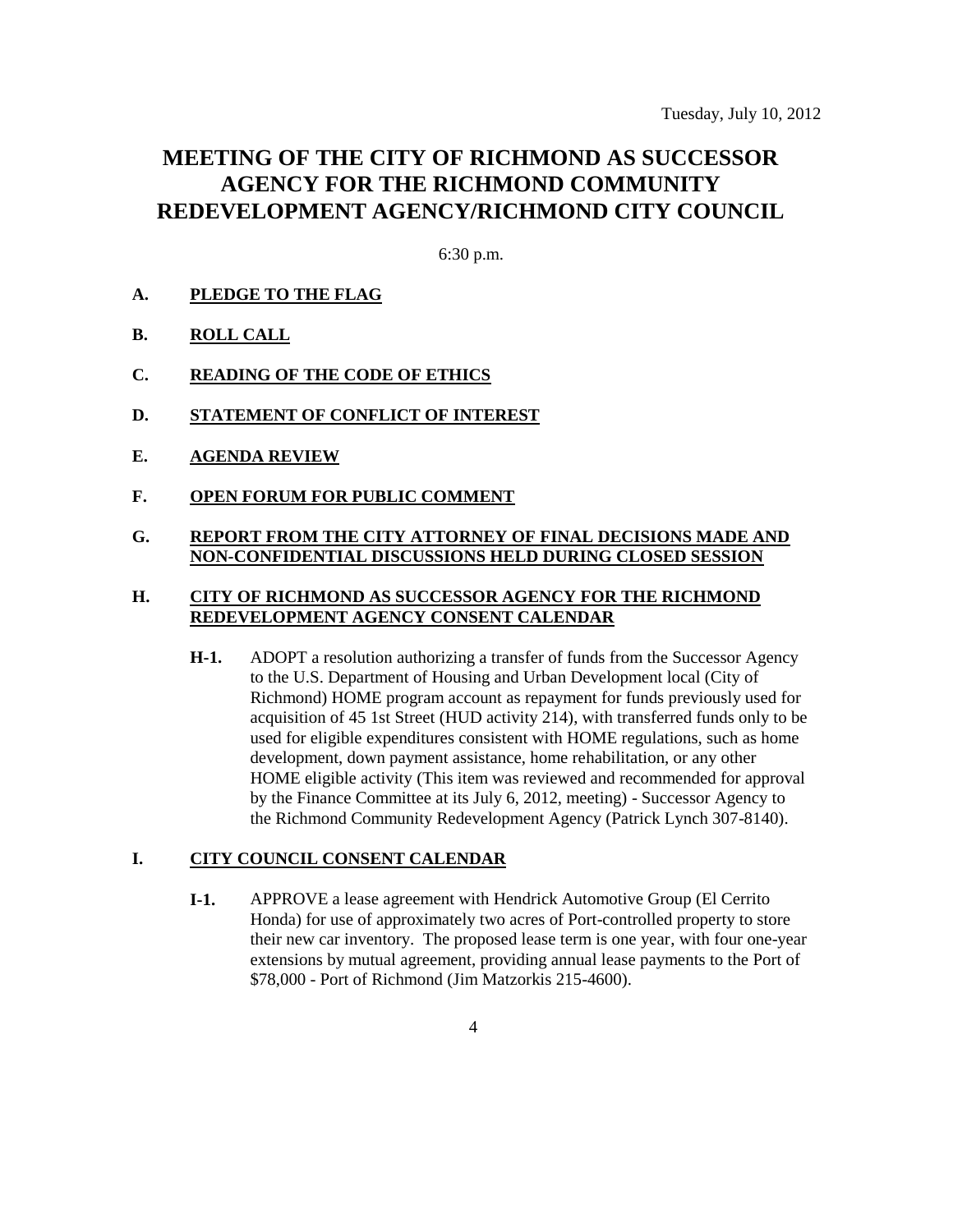Tuesday, July 10, 2012

- **I-2.** APPROVE standing purchase orders with Bay Area Barricade and Hawkins Traffic Safety Supply for traffic signs and lines materials in an amount not to exceed \$50,000 per fiscal year per vendor for Fiscal Year 2012-13, with an option to extend these purchase orders for an additional two years. (This item was reviewed and recommended for approval by the Finance Committee at its July 6, 2012, meeting) *-* Public Works Department (Yader A. Bermudez 231- 3008).
- **I-3.** APPROVE an agreement with the Richmond Community Foundation, and AUTHORIZE the Library and Cultural Services Director to accept the Richmond Community Foundation's grant in the amount of \$12,146, and APPROVE an amendment to the Fiscal Year 2012-13 operating budget to increase library fund revenue and expenditures in the amount of \$12,146 for the purpose of providing literacy services to SparkPoint West Contra Costa participants - Library and Cultural Services Department (Katy Curl 620-6554).
- **I-4.** ADOPT an ordinance (second reading) requiring the City of Richmond to manage pests using Integrated Pest Management principles and techniques at City-maintained properties and facilities - Public Works Department (Yader A. Bermudez 231-3008).
- **I-5.** ADOPT a resolution to support the local consensus alignment for the San Francisco Bay Trail connection from Point Richmond to the Richmond-San Rafael Bridge, and authorize the city manager to execute the required Cooperative Agreement for Caltrans Project Initiation Document Assistance and CEQA/NEPA clearance - Engineering Services Department (Edric Kwan 621- 1825).
- **I-6.** ADOPT a resolution authorizing placement of liens and special assessments for unpaid garbage collection service fees on County property tax records - Finance Department (James Goins/Antonio Banuelos 620-6741).
- **I-7.** APPROVE an amendment to the grant-funded agreement with MP Nexlevel of California, Inc. to construct the City of Richmond Municipal Network - Security and First Responders Project, increasing the project scope to install additional network elements, and increasing the contract amount by \$950,000 to an amount not to exceed \$3,943,258.54 (This item was reviewed and recommended for approval by the Finance Committee at its July 6, 2012, meeting) - Port of Richmond (Jim Matzorkis 215-4600).
- **I-8.** APPROVE the minutes of the May 22 and 29, 2012, and June 5, 2012, meetings - City Clerk's Office (Diane Holmes 620-6513).
- **I-9.** APPROVE the purchase of a four-year license to access OverDrive's digital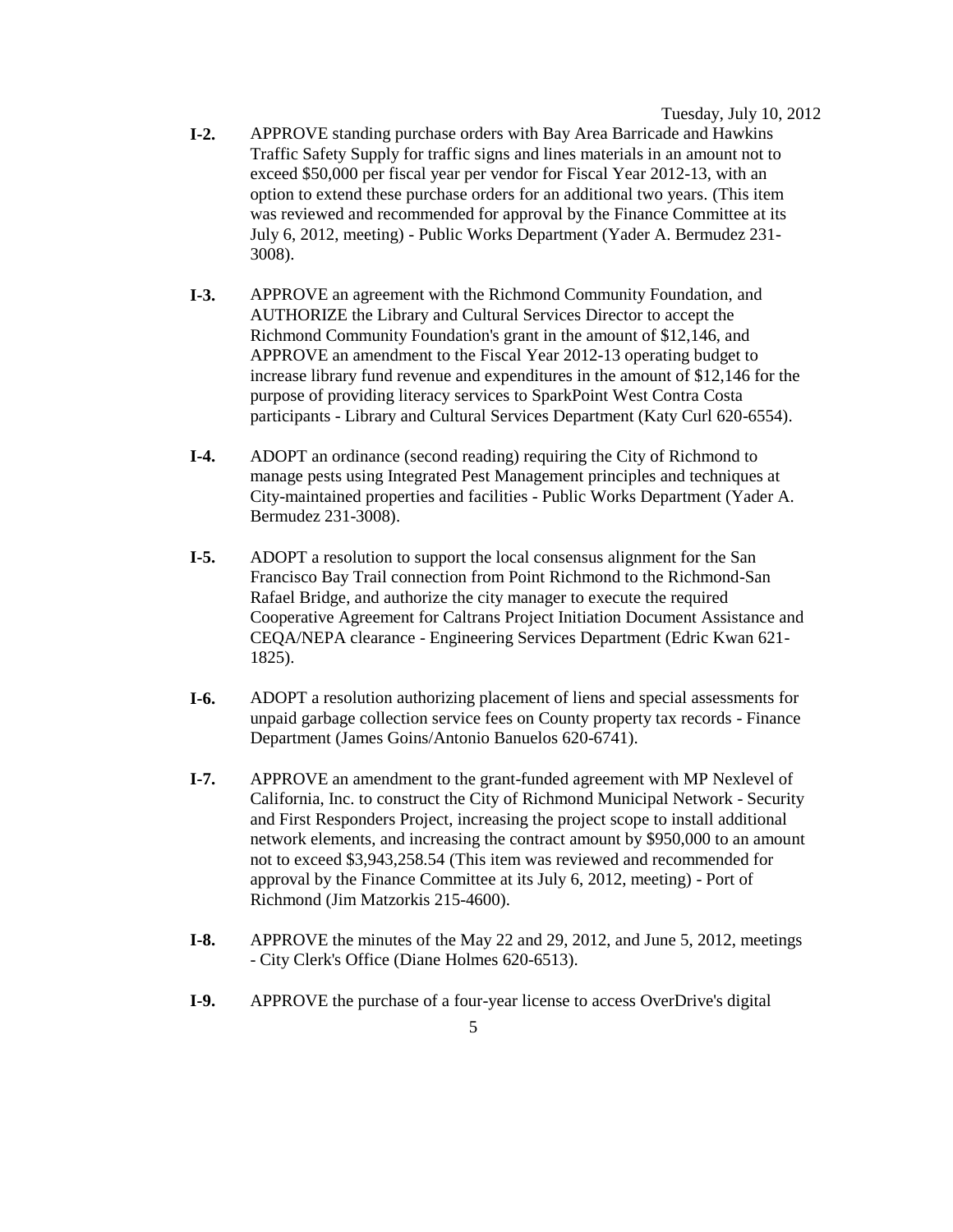Tuesday, July 10, 2012

content, including audio books, eBooks, music and video, from the library's WebOPAC in an amount not to exceed \$80,000 for a term from January 31, 2012, to January 31, 2015 - Library and Cultural Services Department (Katy Curl 620-6554).

- **I-10.** ADOPT a resolution approving the Fiscal Year 2011/12 2015/16 Five-Year Financial Plan (This item was reviewed and recommended for approval by the Finance Committee at its May 4, 2012, meeting) - Finance Department (James Goins 620-6740). **This item was continued from the June 26, 2012, meeting.**
- **I-11.** ADOPT an ordinance (second reading) amending Richmond Municipal Code Chapter 9.24 entitled "Animals" such that the term "guardian" is used in lieu of "owner" to more accurately describe the relationship between a person and an animal - Councilmember Ritterman (620-6636). **This item was continued from the June 26, 2012, meeting.**
- **I-12.** APPROVE a contract with Friendly/Yellow/Greyline Cab Co. to provide taxi and van rides to Richmond Paratransit clients twenty-four hours, seven days a week, for a term of three years, with three one-year extensions beginning July 1, 2011, and ending June 30, 2017. The total contract amount is not to exceed \$180,000 - Recreation Department (Keith Jabari 620-6791).
- **I-13.** ADOPT a resolution to adjust Fiscal Year 2011-12 appropriations for the Recreation Department, adding \$3,550.00 in grant revenue for the Richmond Tennis Center to account for the donation received from the Northern California Tennis Foundation, and adding \$3,550 in expenditures for the tennis program - Recreation Department (Keith Jabari 620-6791).
- **I-14.** ADOPT a resolution authorizing the City Manager to sign a Memorandum of Understanding (MOU) for the Building Blocks for Kids (BBK) Collective Promise Neighborhoods Planning Grant and to carry out all commitments as a BBK Collaborative partner - City Manager's Office (Bill Lindsay 620-6512).
- **I-15.** APPROVE the following appointments: Planning Commission: Andrew Butt (filling the term-ending vacancy left by Charles Duncan), term expiring July 10, 2014; Veolia Mitigation Fund Committee: Mike Temple, term expiring July 10, 2014; Ronald Paige, term expiring July 10, 2014; Dr. Henry Clark, term expiring July 10, 2104; Johnny White, term expiring July 10, 2014 - Mayor McLaughlin (620-6503).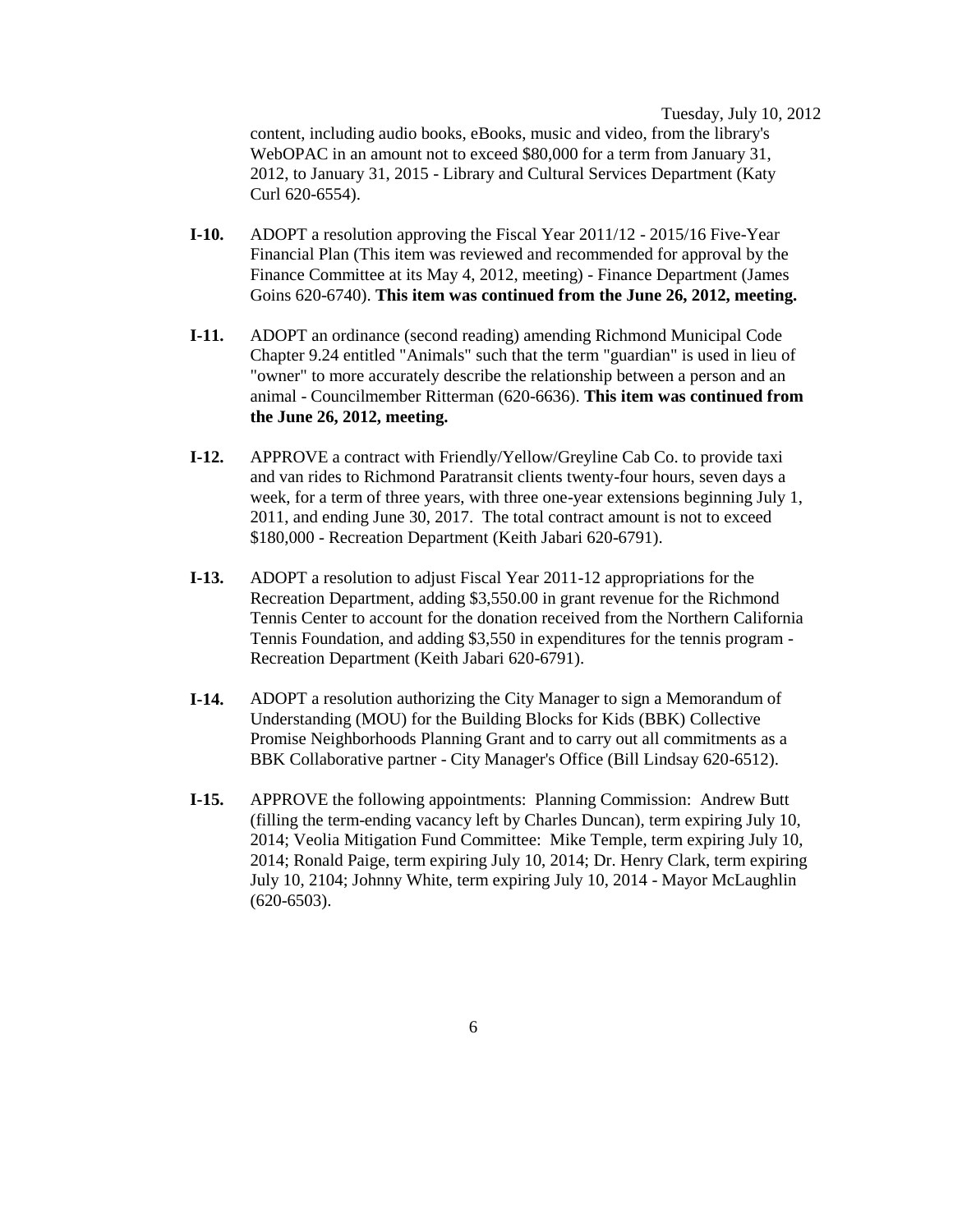### **J. ORDINANCES**

**J-1.** INTRODUCE an ordinance (first reading) amending Richmond Municipal Code Chapter 2.43 entitled "Matching Public Funding of Richmond Election Campaigns" to limit to \$40,000 the total amount of contributions a candidate may accept if that candidate receives public matching funds from the City of Richmond - City Attorney's Office (Bruce Reed Goodmiller 620-6509).

### **K. COUNCIL AS A WHOLE**

- **K-1.** RECEIVE a status report from Engineering on the paving of Barrett Avenue and Cutting Boulevard - Councilmember Boozé (620-6593).
- **K-2.** CONSIDER providing a letter of support for the RotaCare Richmond Free Medical Clinic at Brighter Beginnings, 2727 Macdonald Avenue in Richmond - Councilmember Ritterman (620-6636).
- **K-3.** DIRECT the City Attorney to provide a legal opinion regarding the possible violation of the civic rights of public speakers during the City Council meetings - Councilmember Boozé (620-6593).
- **K-4.** DIRECT staff to provide a report on the Red Oak Victory at Terminal One, including, but not limited to, the legality of collecting rent from 1999 through the duration of the ship being berthed at Terminal One - Councilmember Boozé (620-6593).
- **K-5.** PROVIDE policy direction regarding entering into an agreement between the City of Richmond and the Richmond Museum of History that recognizes mutual benefits and confirms the City's obligation to provide long term free berthing in exchange for the Museum's obligation to continue maintaining the ship and making it publicly accessible. The City, at its discretion, may use internal accounting to offset the value of berthing by reducing the loan balance owed to the General Fund by the Port - Councilmember Butt (620-6581).
- **K-6.** CONSIDER joining Common Cause and the League of Women Voters in opposing the "Special Exemptions Act" which has qualified for the November 2012 ballot and would severely limit the voice of unions but place no similar restrictions on corporate/business interests, and is therefore not evenhanded political reform - Vice Mayor Rogers (620-6581).